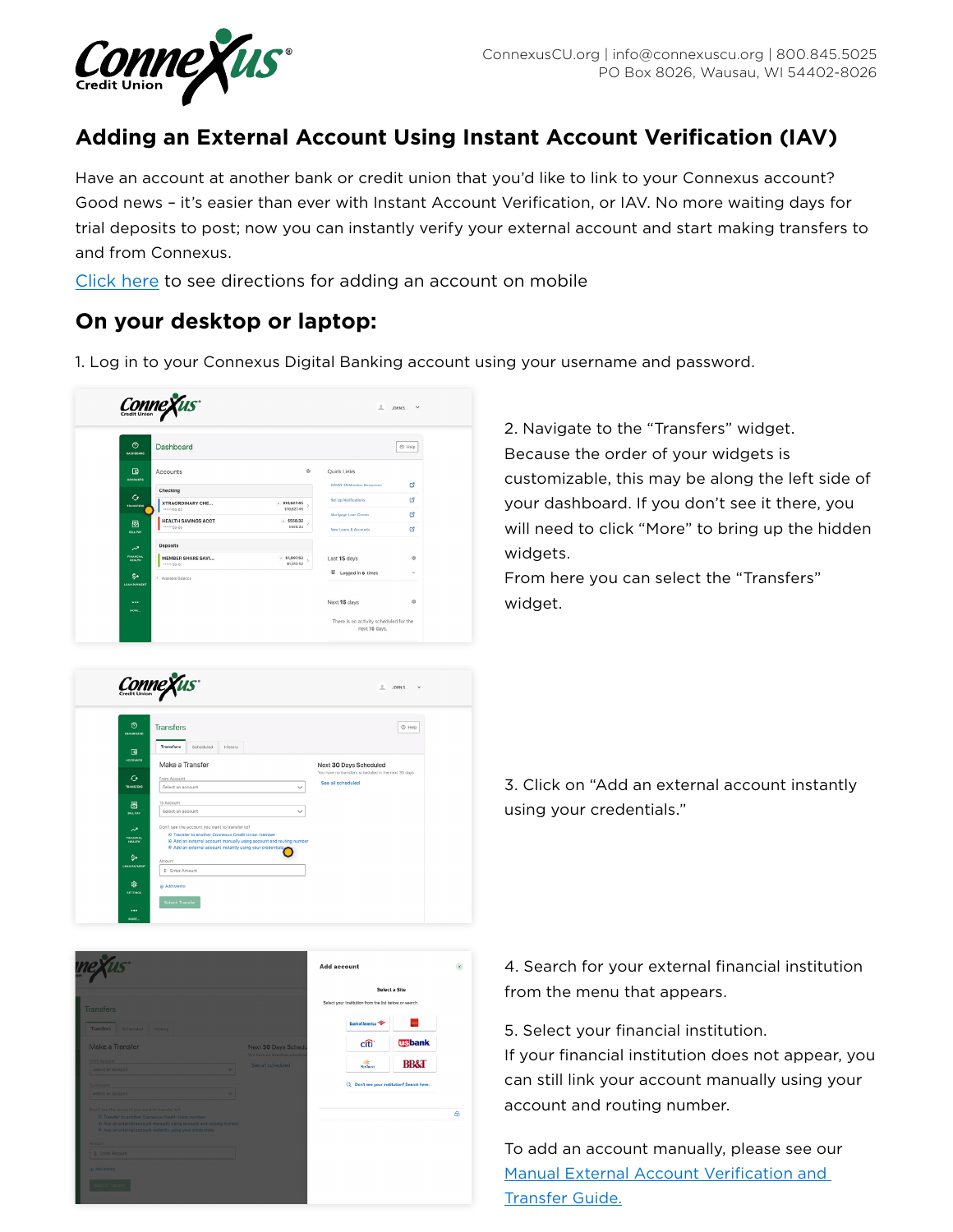

|                                                                                                                                   |                                                      | Add account                                                                                                                                                                                        |               |
|-----------------------------------------------------------------------------------------------------------------------------------|------------------------------------------------------|----------------------------------------------------------------------------------------------------------------------------------------------------------------------------------------------------|---------------|
|                                                                                                                                   |                                                      | Log In                                                                                                                                                                                             |               |
| <b>Transfers</b>                                                                                                                  |                                                      | <b>Bank of America</b><br><b>Bank of America</b><br>www.benkofamerica.com                                                                                                                          |               |
| Transfers Scheduled History                                                                                                       |                                                      | Online ID - Bank of America                                                                                                                                                                        |               |
| Make a Transfer<br>From Account                                                                                                   | Next 30 Days Sched<br>You have no transfers schedul- | Passcode                                                                                                                                                                                           | ۰             |
| Select an account<br>$\overline{\phantom{a}}$                                                                                     | See all scheduled                                    | Re-enter Passcode                                                                                                                                                                                  |               |
| To Account                                                                                                                        |                                                      |                                                                                                                                                                                                    |               |
| Select an account                                                                                                                 |                                                      |                                                                                                                                                                                                    |               |
| Don't see the account you want to transfer to?                                                                                    |                                                      | < BACK                                                                                                                                                                                             | <b>SUBMIT</b> |
| @ Transfer to another Connexus Credit Union member                                                                                |                                                      |                                                                                                                                                                                                    |               |
| @ Add an external account manually using account and routing number<br>® Add an external account instantly using your credentials |                                                      | By providing your credentials, we verify in real time that you own the account you want to link. We<br>then use this information to establish a secure connection with your financial institution. |               |
| Amount                                                                                                                            |                                                      |                                                                                                                                                                                                    |               |
| S Enter Amount                                                                                                                    |                                                      |                                                                                                                                                                                                    | A             |
| (a) Add Mamo                                                                                                                      |                                                      |                                                                                                                                                                                                    |               |
|                                                                                                                                   |                                                      |                                                                                                                                                                                                    |               |
|                                                                                                                                   |                                                      |                                                                                                                                                                                                    |               |
|                                                                                                                                   |                                                      |                                                                                                                                                                                                    |               |

6. You will be prompted to enter the username and password associated with the financial institution that holds the external account. You may be required to complete Multi-Factor Authentication for your external account. Once you submit this information, your accounts will get verified in real time.



7. You will see a list of the accounts that you hold at the external institution. Toggle the switch on the right side to select the checking and/or savings accounts you'd like to link to your Connexus account.

Note: You can only link accounts on which you are an owner or signer

| ◎<br><b>Transfers</b><br>DASHEQARD                                                   | $@$ Help                                                                 |
|--------------------------------------------------------------------------------------|--------------------------------------------------------------------------|
| <b>Transfers</b><br>Scheduled<br>History<br>回                                        |                                                                          |
| <b>ACCOUNTS</b><br>Make a Transfer                                                   | Next 30 Days Scheduled                                                   |
| $\mathcal{L}_{\mathcal{T}}$<br>From Account                                          | You have no transfers scheduled in the next 30 days<br>See all scheduled |
| TRANSFERS<br>Select an account                                                       | $\wedge$                                                                 |
| <b>XTRAORDINARY CHECKING</b><br>囘<br>$-20-02$                                        | ◎ \$10,627.45                                                            |
| <b>BILL PAY</b><br><b>MEMBER SHARE SAVINGS</b><br>20.01                              | ⊙\$1,007.52                                                              |
| $\lambda^{\lambda}$<br><b>External Account</b><br>FINANCIAL<br>HEALTH<br>123456-78 命 |                                                                          |
| Ś÷<br>Amount<br><b>LOAN PAYMENT</b>                                                  |                                                                          |
| \$ Enter Amount                                                                      |                                                                          |
| 愈<br>@ Add Memo                                                                      |                                                                          |

8. Your external account is now linked to your Connexus account. It will appear in the accounts dropdown in the Transfers tab. You can now make a transfer using this external account. (Note: Please allow 1-3 business days for transfers to complete.)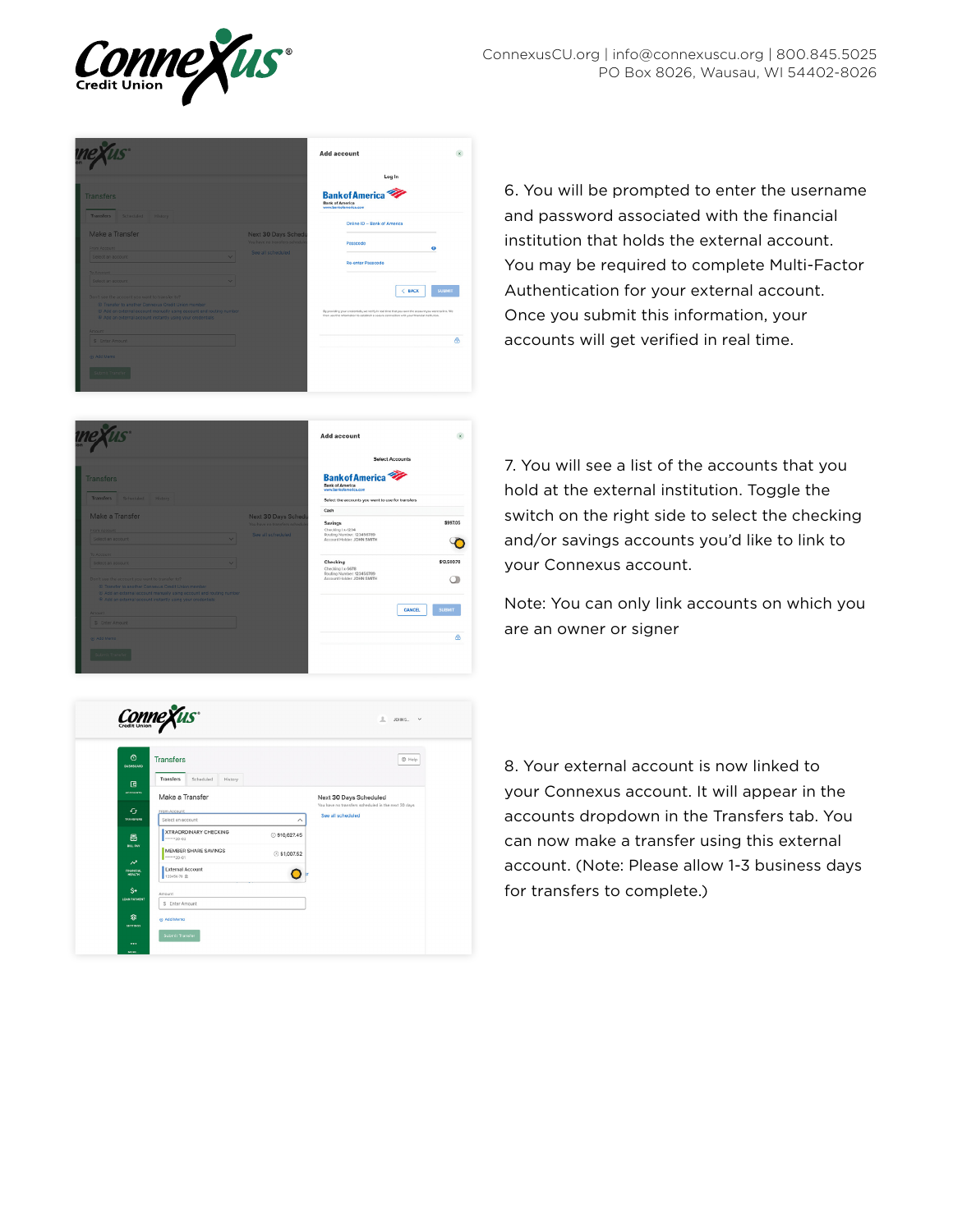<span id="page-2-0"></span>

## **On your iPhone with the Connexus App** (not yet available on Android)**:**

1. Log in to your Connexus Digital Banking account using your username and password.



2. Navigate to the "Transfers" widget. Because the order of your widgets is customizable, this may be along the bottom of your dashboard. If you don't see it there, you will need to click "More" to bring up the hidden widgets. From here you can select the "Transfers" widget.

3. Select "Add Account" in the upper right.

4. Select "External Account" tab and click on "Add an account instantly."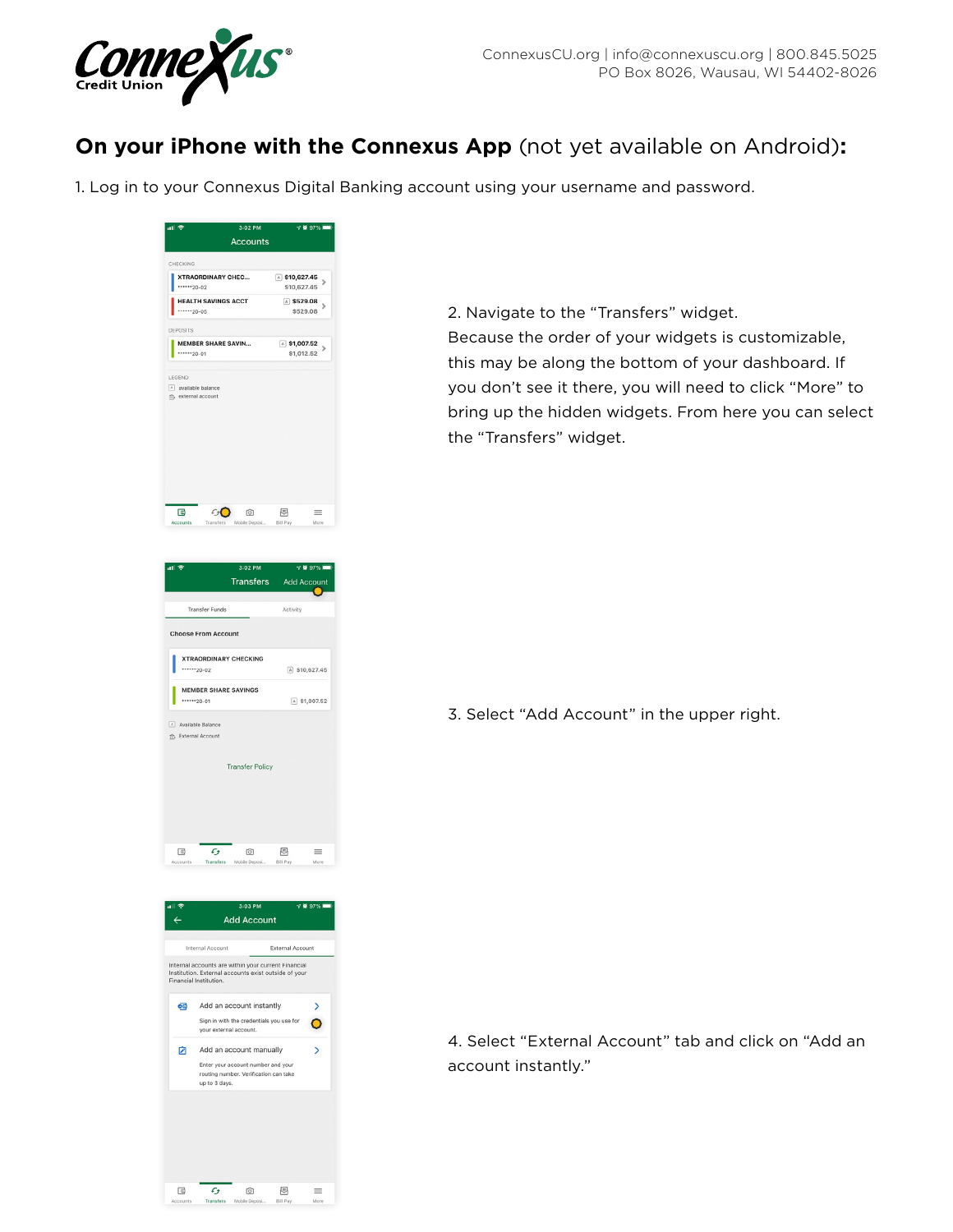

| .⊪ କ<br>$\leftarrow$ | <b>Add Account</b>                                        | 3:03 PM<br><b>√ @ 97%</b>                                |  |
|----------------------|-----------------------------------------------------------|----------------------------------------------------------|--|
|                      | $\bullet$ Add account                                     |                                                          |  |
|                      | Select a Site                                             |                                                          |  |
|                      | Select your institution from the list below or<br>search. |                                                          |  |
|                      | <b>Bank of America</b>                                    |                                                          |  |
|                      | cítì <sup>-</sup>                                         | <b>usbank</b>                                            |  |
|                      | <b>SUNTRUST</b>                                           | <b>BB&amp;T</b>                                          |  |
|                      | Q Don't see your institution? Search here.                |                                                          |  |
|                      |                                                           |                                                          |  |
| 厄<br>American        | G<br>Transferred Middle Property                          | д<br>ा<br>凨<br>$\equiv$<br><b>BUILDING</b><br>A.A.v.v.v. |  |

**Add Account** 

5. Search for your external financial institution from the menu that appears.

6. Select your financial institution. If your financial institution does not appear, you can still link your account manually using your account and routing number.

To add an account manually, please see our [Manual External Account Verification and Transfer Guide.](https://www.connexuscu.org/wp-content/uploads/2020/05/external-transfers-guide.pdf)

 $\bullet$  Add account Log In **Bank of America Bank of America**<br>www.hankofamerica.com Online ID - Bank of America Passcode Re-enter Passcode  $\langle$  BACK  $\mathcal{L}_{\mathcal{F}}$  $\circ$ 同  $\equiv$ 



 $\Box$ 

7. You will be prompted to enter the username and password associated with the financial institution that holds the external account. You may be required to complete Multi-Factor Authentication for your external account. Once you submit this information, your accounts will get verified in real time.

8. You will see a list of the accounts that you hold at the external institution. Toggle the switch on the right side to select the checking and/or savings accounts you'd like to link to your Connexus account.

Note: You can only link accounts on which you are an owner or signer.